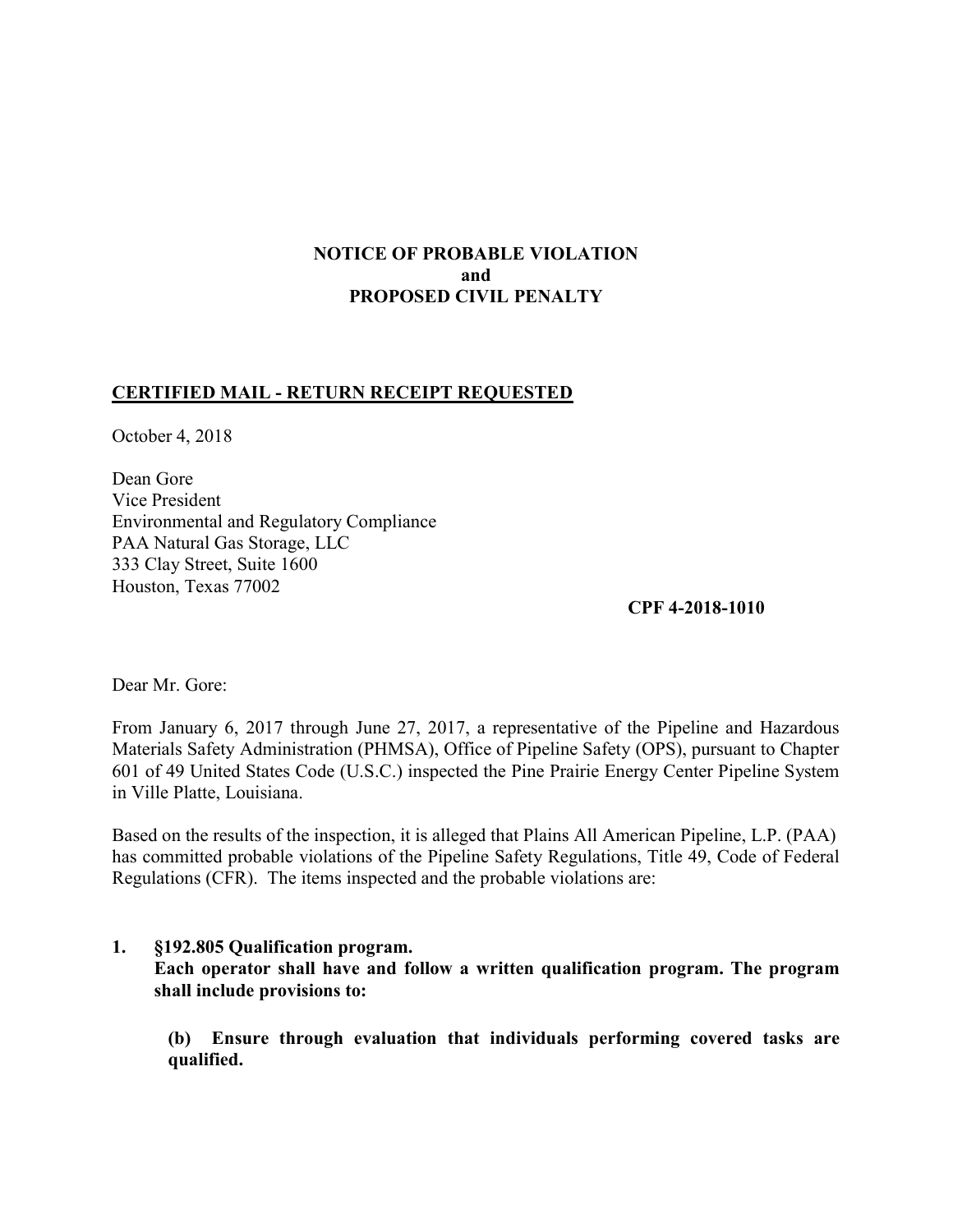PAA failed to ensure through evaluation that eight individuals were qualified to perform six covered tasks.

 First, two non-qualified employees performed Covered Task 55: Maintain Fixed Gas Detection Equipment to complete gas detector calibrations in 2014, 2015, and 2016. On February 11 and 17, 2014, August 12, 2014, February 18, 2015, May 13, 2015, March 15, 2016, and September 15, 2016, two non-qualified employees completed calibration tests of the gas detectors at the Pine Prairie Energy Center compressor station located at 1680 Ambrose Road in Ville Platte, LA.

 Second, a non-qualified controller performed Covered Task 43.4/52.4: Remotely Operate Valves on Gas Pipeline System (Control Center) in 2015 and 2016. On July 27, 2015 and July 25, 2016, a non-qualified employee controller performed the ESD tests at the same Pine Prairie Entergy Center station. Covered Task 43.4/52.4 requires a controller to operate various valves remotely and a technician to verify the proper position of the valve in the field. PAA uses this Covered Task to perform the annual ESD test. The controller's individual qualification on Covered Task 43.4 expired on May 9, 2015 and the controller did not requalify again until November 29, 2016. The two annual ESD tests were performed while the controller's qualification was expired.

 For example three though six, five controllers performed Task 43.1: Start-up of a Liquid Pipeline (Control Center), Task 43.2: Shutdown of a Liquid Pipeline (Control Center), Task 43.3: Monitor Pressures, Flows, Communications and Maintain them within Allowable Limits on a Liquid Pipeline system (Control Center) and Task 43.4: Remotely Operate Valves on a Liquid Pipeline System (Control Center) in the time period January 2015 through December 2016. For the time period January 2015 through December 2016, it was noted that five controllers performed Tasks 43.1, 43.2, 43.3, and 43.4 on various times within the time span. According to the calendar year 2015 and 2016 Controller's Shift Schedule documentation, a qualified employee was not present to observe or direct these unqualified individuals in the control room

 PAA failed to provide documentation for the qualification of employees to perform these six Covered Tasks. In all instances, in the absence of qualification, there were no qualified employees present to observe or direct the non-qualified individuals as required by PAA's OQ and CRM Plan.

 The PHMSA inspector reviewed the qualification records for these six covered tasks, and found that the individuals were not qualified to perform the Covered Tasks on the aforementioned dates.

### 2. §192.611 Change in class location: Confirmation or revision of maximum allowable operating pressure.

 (d) Confirmation or revision of the maximum allowable operating pressure that is required as a result of a study under §192.609 must be completed within 24 months of the change in class location. Pressure reduction under paragraph (a) (1) or (2) of this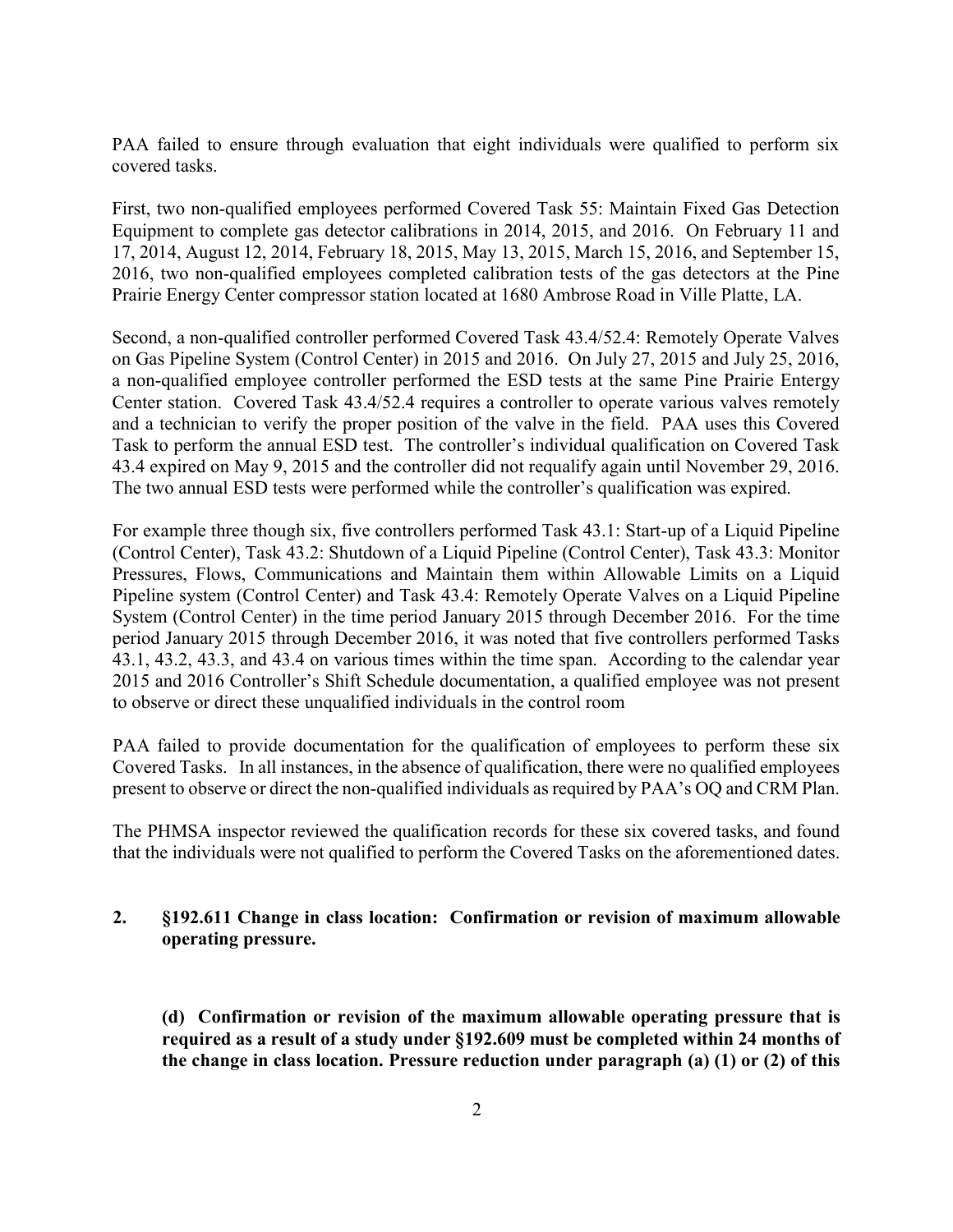### section within the 24-month period does not preclude establishing a maximum allowable operating pressure under paragraph (a)(3) of this section at a later date.

 PAA failed to confirm or revise their maximum allowable operating pressure (MAOP) within 24 months of a change in class location for a segment of Line 100 in Evangeline Parish, Louisiana as required by §192.611(d).

 Plains' written Operations and Maintenance Manual, §192.609: Class Location Survey and Study (revised date 02-20-2017) section 5.6 states, "Confirmation or revision of the MAOP must be completed within 24 months of the change in class location, except in Louisiana the time period must be 18 months."

 PAA experienced a change in class location for Line 100 (between stations 21+26 to 52+80) in March 2009. The area changed from Class 1 to Class 2 due to the development of a new trailer park. According to PAA records, the hoop stress corresponding to the established MAOP of the approximately 3,154 feet of pipe within the referenced segment was not commensurate with the present Class 2 location.

 PAA did not reduce their MAOP from 1350 psig to 1219 psig until March 2017 which exceeded the 24-month period.

3. §192.605 Procedural manual for operations, maintenance, and emergencies.

 (a) General. Each operator shall prepare and follow for each pipeline, a manual of written procedures for conducting operations and maintenance activities and for emergency response. For transmission lines, the manual must also include procedures for handling abnormal operations. This manual must be reviewed and updated by the operator at intervals not exceeding 15 months, but at least once each calendar year. This manual must be prepared before operations of a pipeline system commence. Appropriate parts of the manual must be kept at locations where operations and maintenance activities are conducted.

 PAA failed to follow the procedures listed in the Plains Natural Gas Storage Control Room Management Plan (October 2015; Revised: October 2016), Chapter 10: COMPLIANCE AND DEVIATIONS (CRM Plan) in recording acceptable deviations for controllers.

 PAA's CRM Plan, Section 10.4: Acceptable Deviations states, "The following list provides deviations that may be required to ensure safe operation of the pipelines (all have the potential to result in hours of service or procedural deviations)

- Unscheduled Maintenance Activities
- SCADA Systems Upgrades Revision Outages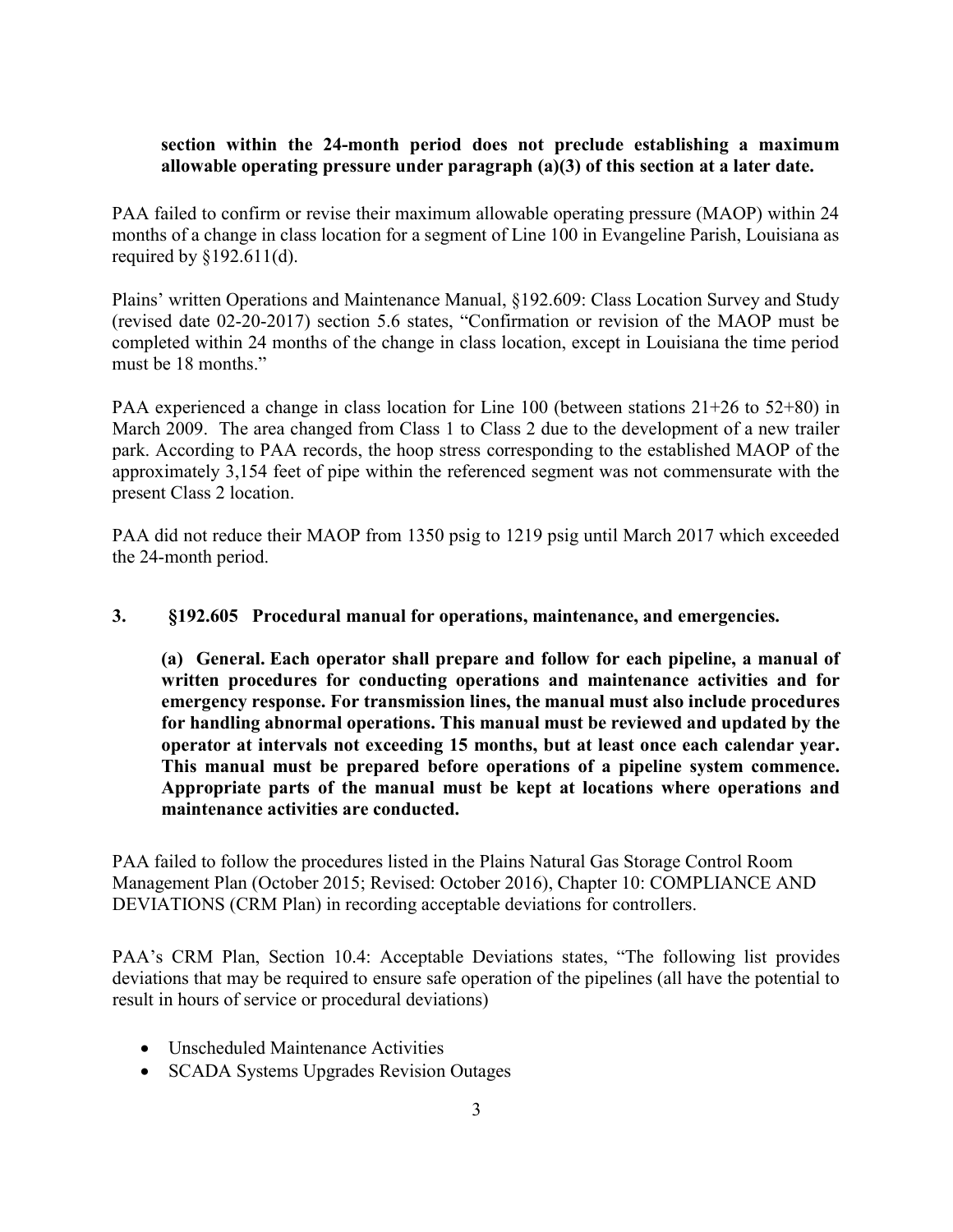• AOC and Emergency Conditions"

 Over a three-year period (January 2014 to December 2016), PAA repeatedly documented deviations from the maximum limit on controller hours of service using the PAA  $F-192.631(j)$ Control Room Deviation Form, listing "vacation relief," "vacation/sick relief," and "safety committee/training" as the reason/justification for the requested deviations. These deviations are not provided for in the CRM Plan.

 In addition, PAA failed to follow their CRM Plan, Section 10.3: Deviations, which requires that documentation of all deviations must be available, including applicable analysis, to support any approved deviation. Based on the documentation PAA provided PHMSA inspectors, it appears that PAA failed to document any analysis of the frequency and cause of the emergency deviations over the three-year period (January 2014 to December 2016).

#### Proposed Civil Penalty

Under 49 U.S.C. § 60122 and 49 CFR § 190.223, you are subject to a civil penalty not to exceed \$209,002 per violation per day the violation persists up to a maximum of \$2,090,022 for a related series of violations. For violations occurring prior to November 2, 2015, the maximum penalty may not exceed \$200,000 per violation per day, with a maximum penalty not to exceed \$2,000,000 for a related series of violations. The Compliance Officer has reviewed the circumstances and supporting documentation involved in the above probable violation(s) and has recommended that you be preliminarily assessed a civil penalty of \$82,300 as follows:

| Item number | <b>PENALTY</b> |
|-------------|----------------|
|             | \$21,400       |
|             | \$29,300       |
|             | \$31,600       |

#### Response to this Notice

 Enclosed as part of this Notice is a document entitled Response Options for Pipeline Operators in Compliance Proceedings. Please refer to this document and note the response options. All material you submit in response to this enforcement action may be made publicly available. If you believe that any portion of your responsive material qualifies for confidential treatment under 5 U.S.C. 552(b), along with the complete original document you must provide a second copy of the document with the portions you believe qualify for confidential treatment redacted and an explanation of why you believe the redacted information qualifies for confidential treatment under 5 U.S.C. 552(b).

 Following the receipt of this Notice, you have 30 days to submit written comments, or request a hearing under 49 CFR § 190.211. If you do not respond within 30 days of receipt of this Notice, this constitutes a waiver of your right to contest the allegations in this Notice and authorizes the Associate Administrator for Pipeline Safety to find facts as alleged in this Notice without further